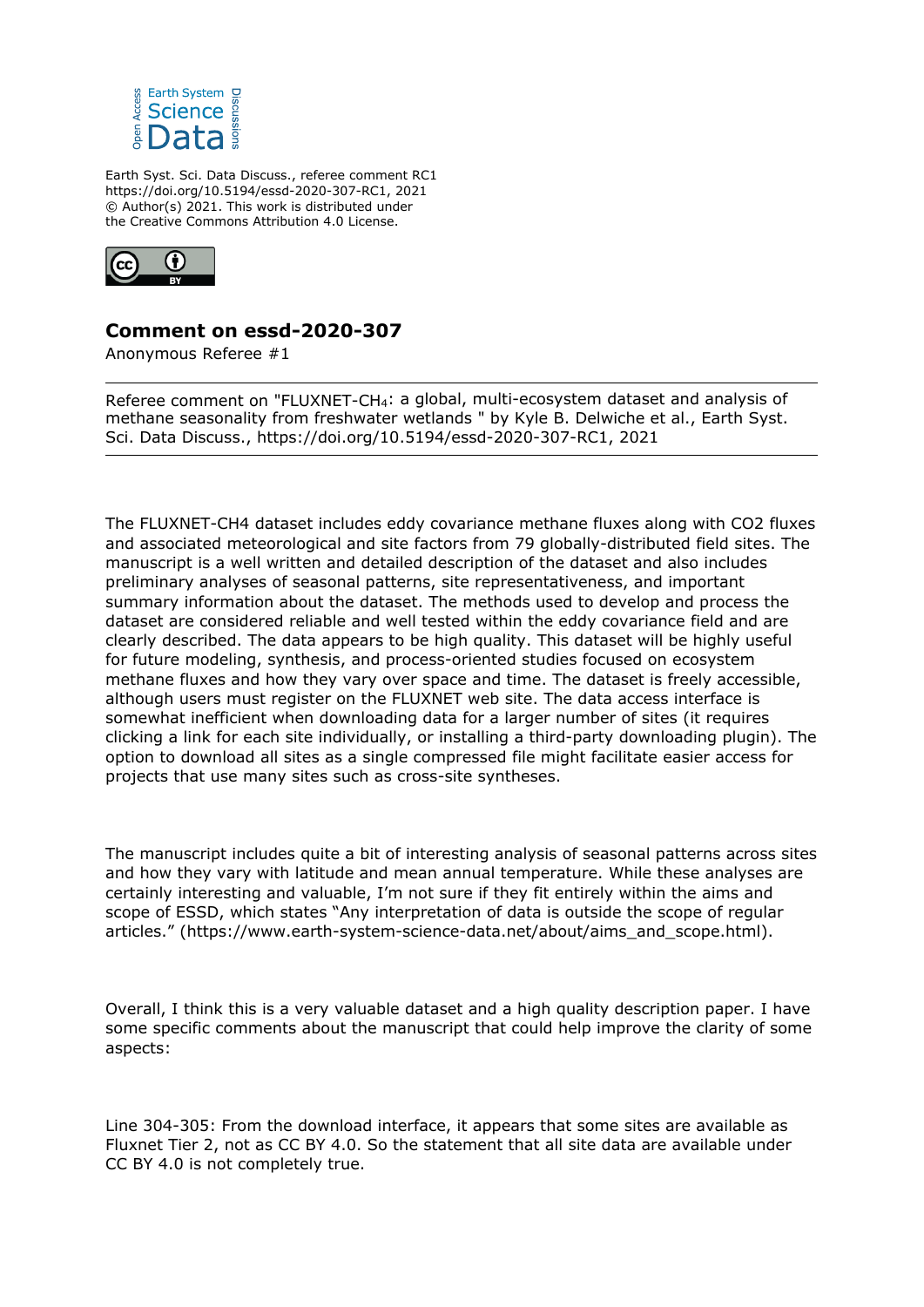Line 312-313: Is there a more precise definition for "relatively shallow water table"? Was a specific cutoff depth used?

Line 316: Is there a more precise taxonomic or ecological description for "brown mosses"? This seems like a vague term and is not described in the cited Treat et al (2018) paper.

Line 323: To be precise, Table B3 includes citations to the climatic data, not the data itself

Line 327: Table B7 includes annual methane flux and uncertainty, specifically. Referring to "flux" is ambiguous because the dataset includes methane, CO2, and energy fluxes.

Line 330: Section 2.1.4 should specify that it refers to annual CH4 fluxes to avoid confusion since the dataset also includes CO2 and energy fluxes.

Line 340-341: Some more explanation would be helpful. It wasn't immediately clear to me what this meant. Specifically, the site has one year of data that goes across two calendar years, so both years were listed separately but with the same annual flux value in the table.

Line 354: It's not clear which global gridded datasets are being referred to here. Datasets of what? Salinity? Wetland area? Or something else?

Line 422: It's not clear what the "range" is referring to. Does this mean annual averages? Is the range referring to the different variables that were used, or to different values?

Figure 3: Many of the dots overlap. It would be easier to distinguish sites if the dots were smaller or transparent.

Line 559: "a site in Botswana": The site code should be provided here

Line 565: "The size of wetland points are made larger": All the points are the same size so it's not clear what this means.

Line 566: Not all points are labeled with site codes. Was this just for ease of visualization?